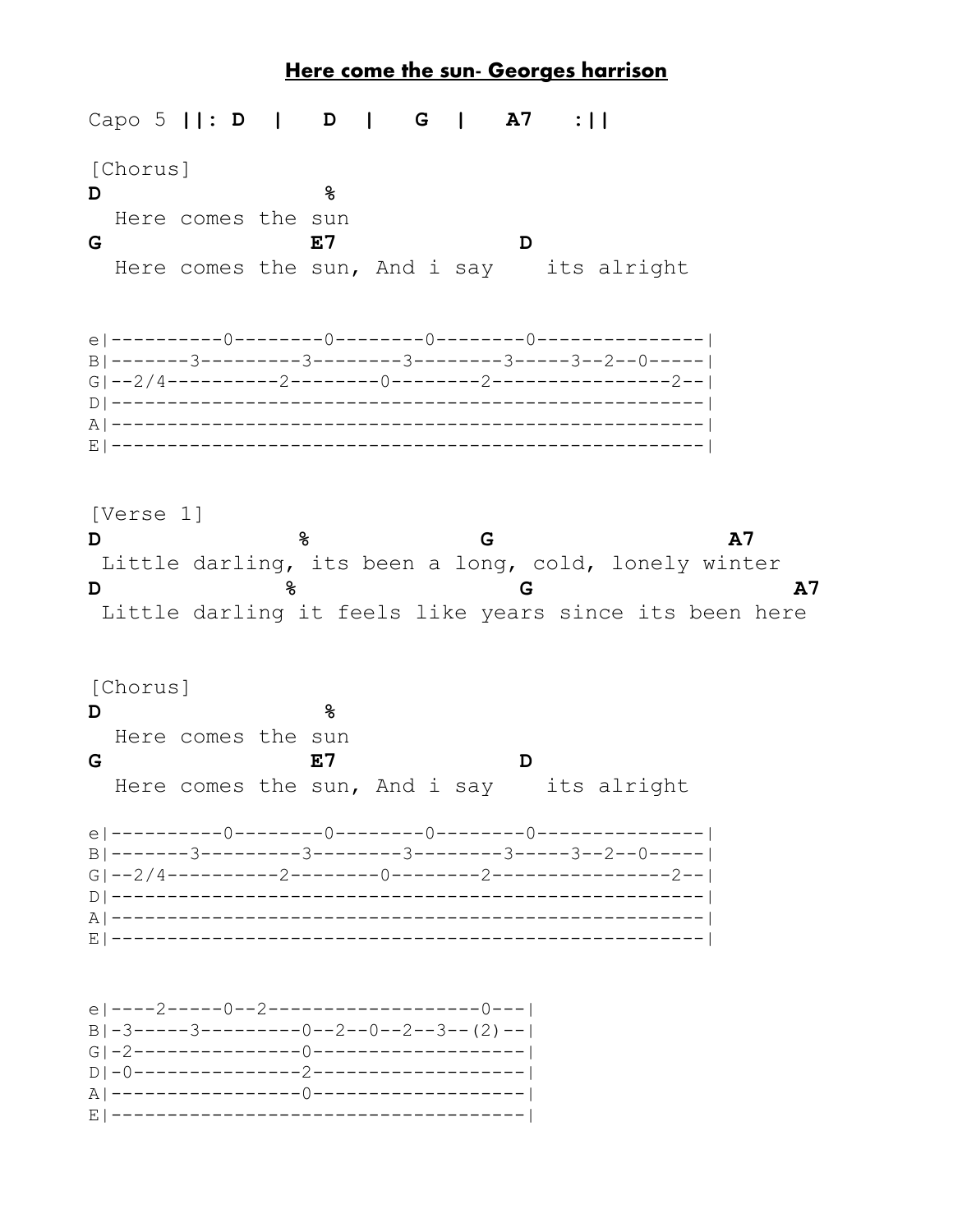**D**  $\frac{6}{5}$  **G**  $\frac{1}{2}$  Little darling, the smile's returning to their faces, **D**  $\frac{8}{6}$  **G**  $\frac{12}{3}$  Little darling, it seems like years since its been here **D %** Here comes the sun **G E7 D** Here comes the sun, And i say its alright e|----------0--------0--------0--------0---------------| B|-------3---------3--------3--------3-----3--2--0-----| G|--2/4----------2--------0--------2----------------2--| D|-----------------------------------------------------| A|-----------------------------------------------------| E|-----------------------------------------------------| e|----2-----0--2------------------| B|-3-----3---------0--2--0--2-----| G|-2---------------0--------------| D|-0---------------2--------------| A|-----------------0--------------| E|--------------------------------| | F C | G/B G7 |D |A7 | E|--------------------------------------------2-----| B|-----------------1--------------------------3--2--| G|--------------2-----------0--------0--------2--0--| D|--------2--3-----------2--------0-----------0--2--| A|--0--4--------------3--------2-----------2-----0--| E|--------------------------------------3-----------|  **| F C | G/B G7 | D | A7 |** ||:Sun, sun, sun, here it comes :|| **4x | A7 | A7sus4 | A7 | A7sus4 | D**  $\frac{6}{6}$  **G**  $\frac{1}{6}$  **A7**  Little darling, i feel that ice is slowly melting, **D**  $\frac{6}{6}$  **G A7** Little darling, it seems like years since its been clear